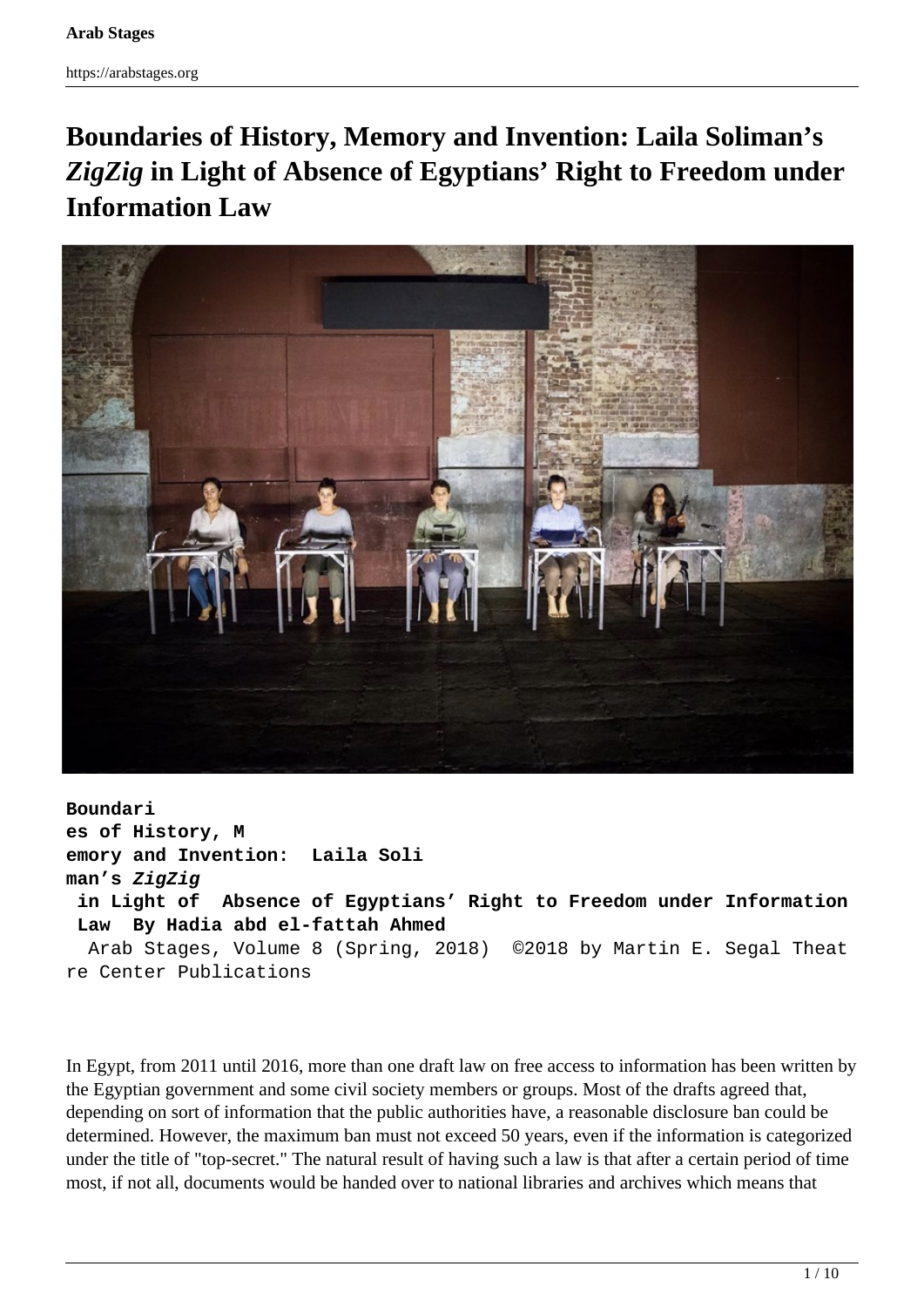#### <span id="page-1-0"></span>**Arab Stages**

citizens, including artists, would then have the right to freely access information of interest. $[1]$ 

After witnessing the so-called Arab Spring in 2011 and its consequences in Egypt and the Arab region, Laila Soliman, Egyptian director, playwright and dramaturg, wanted to spotlight aspects of the various revolutionary movements in Egypt, especially these movements which took place between 1914 and 1919. [2] While searching for historical materials that covered this period, she found, to her dismay, a paper in the British Foreign Archive referring to some raping and violent incidents that happened in a number of small villages in Al-Giza district in Cairo. But then, when she returned to the Egyptian resources to learn exactly the circumstances which led to and surrounded these incidents, she could not find the Egyptian investigations which were held then to document in detail the brutal deeds which had been done by the British soldiers.<sup>[3]</sup>

In light of the limited access to information that she was given, Soliman only found some meager news and a couple of books describing the incidents, the rape of victims and the actions taken by the Egyptian authorities.[4] Also, she found evidence that Saad Zaghloul, the Egyptian nationalist leader, when he went to the Versailles Conference to defend Egypt's right to gain its independence, brought with him a file reporting what had happened in the Al-Giza villages. As a reaction to these scandals, the British invaders decided to hold their own investigations, two months after the incidents, to defend their position. These investigations refuted completely all the reports of raped victims and the villagers' accusations. What might happen if these fake investigations, which are already released and available to whoever asks for them, brought to light the concealment or absence of the Egyptian investigations which would provide real evidence of what the villagers and the raped victims were subjected to—atrocities done by the British occupiers.

In order to expose this dilemma, Laila Soliman decided to take it as the subject of her latest piece, entitled *ZigZig*.[5] In this piece, fundamentally, Soliman wanted to represent what was mentioned in the investigations that she found in the British Archive, using a narrative technique from time to time to convey what really happened in the incidents that took place in Nazlat El-Shobak, a small Egyptian village near Giza, and in some other surrounding villages. Using the form of tribunal play, Soliman revealed the dimensions of this issue in a one-hour-and-ten-minutes span.

In a dark and bare room, except five chairs and small five desk tables with desk lamps, both the audience who serves as the jurors of the trial and the performers, four actresses and a female violinist, confronted each other. Each one of the four actresses played three roles: one of the raped victims, one of the British prosecutors, and herself as a narrator and commentator on the trial and investigations. Also, the three songs used to comment on the context of the investigations were sung by the actresses accompanied by the violinist. The unchanging scenery of the hearing room, which made up the acting space, was dull and melancholic most of the time. A pale blue lighting prevailed in the space. Only the office lamps were on during the factual reciting of the contents of the investigation papers. The gloomy atmosphere reflected and symbolized the revealing process of such a painful and shameful reality.

Using the English/foreign language in the court hearing parts, although this was translated and projected as subtitles on the wall above the actresses' heads during the questioning of the four rape victims, illustrated the degree of unfairness that the victims were subjected to. In order to reveal the fact that the victims were talking in Arabic, one of the actresses stood behind one of the victims when she was answering the questions of the British prosecutor. The actress acted silently as if she was translating these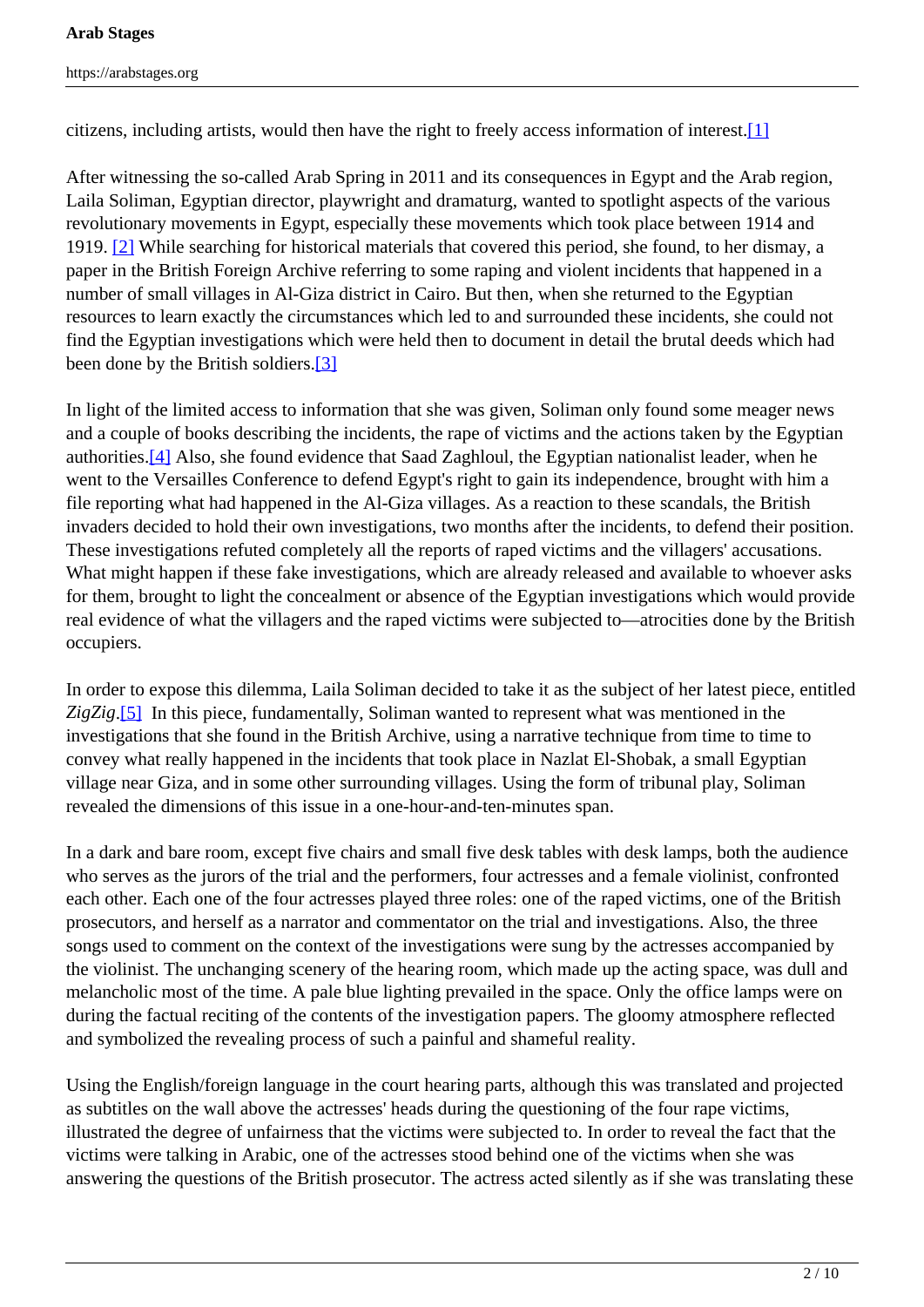questions directed to the victim. The idea was to give the impression of what happened in reality—the victims had to use a translator to repeat their answers in English. These two threads were used to foreground the problem of not having the Arabic documents accessible.

The most shocking and enlightening moment came when one of the actresses started to tell the audience about the fact that when the delegates from Alwafed, one of the most prominent Egyptian parties in 1919, obtained permission to travel to the Versailles Conference, carrying with them "The White Book" written in English. This was a manuscript that contained all the official documents related to the case for independence especially those documents which described what happened in Al-Giza villages such as Nazlat El-Shobak. Reaching this point, the actress raised a question summarizing the main target of the performance, "Where is the Arabic version of this book which demanded the independence of Egypt? Where is the Arabic version of any investigations related to these incidents? It is a miserable thing that the voices of these victims could not be heard in Arabic."

For the few spectators who may had read about the historical period of 1919, they would likely only be aware of what happened in Nazlat El-Shobak in general. When Abdel-Rahman Al-Rafey, an Egyptian historian, for example, referred to what happened in the small Egyptian villages, he did so just once in one of his books. [6] In about ten pages, a general description was provided, including what happened in about seven villages, the reactions and denunciations of some Egyptian officers and an indication of the Egyptian reports submitted by the victims at the police stations. However, nothing was mentioned about the fate of the investigations' details that had been written by the Egyptian officers and what the victims had said literally in their reports expressing the inhumane deeds that they experienced. The only preserved and available reports of investigations were those on the British side which were held in May 1919, about two months after the incidents. However, knowing that the British were the responsible authority in these investigations, the kind of verdicts would have been expected and this is exactly what Laila Soliman demonstrated through the court hearing scenes.

The British prosecutors tried hard to prove the contradictions and inconsistencies in the victims' testimonies. When pushed hard, some of them could not articulate their rights and became perplexed. Even the two raped victims who provided elaborate stories of what had happened to them were simply ignored. In the end, the jurors declared that all the allegations presented by the villagers and the raped victims about "murdering, looting, setting of fires, and raping" were "*untrue and void of foundation.*" All the evidence was considered fabricated and the real victims were considered to be the unarmed British soldiers who unfortunately had gone back to the United Kingdom during the court hearing sessions, which means they were unable to defend themselves. In other words, no one would be able to charge them for anything.

The effect of such an unfair and humiliating verdict was unforgettable and really hard to be expressed with any sort of words. This was true not only for the victims but also for the people who would read or hear about them later. This is why Laila Soliman chose to suggest the raping accidents through some expressive physical movements. While the victims were responding to the questions of the prosecutors, some of these movements started to be presented. By the end of the performance, during the declaring of the final verdict, three of the actresses together pursued what they had started in their scenes. They performed recurrent physical movements representing what happened to them at the hands of the aggressors. By doing that, the actresses were keeping the memory alive in their bodies. Embodying the pain that these women felt quite prevented the likelihood of forgetting it.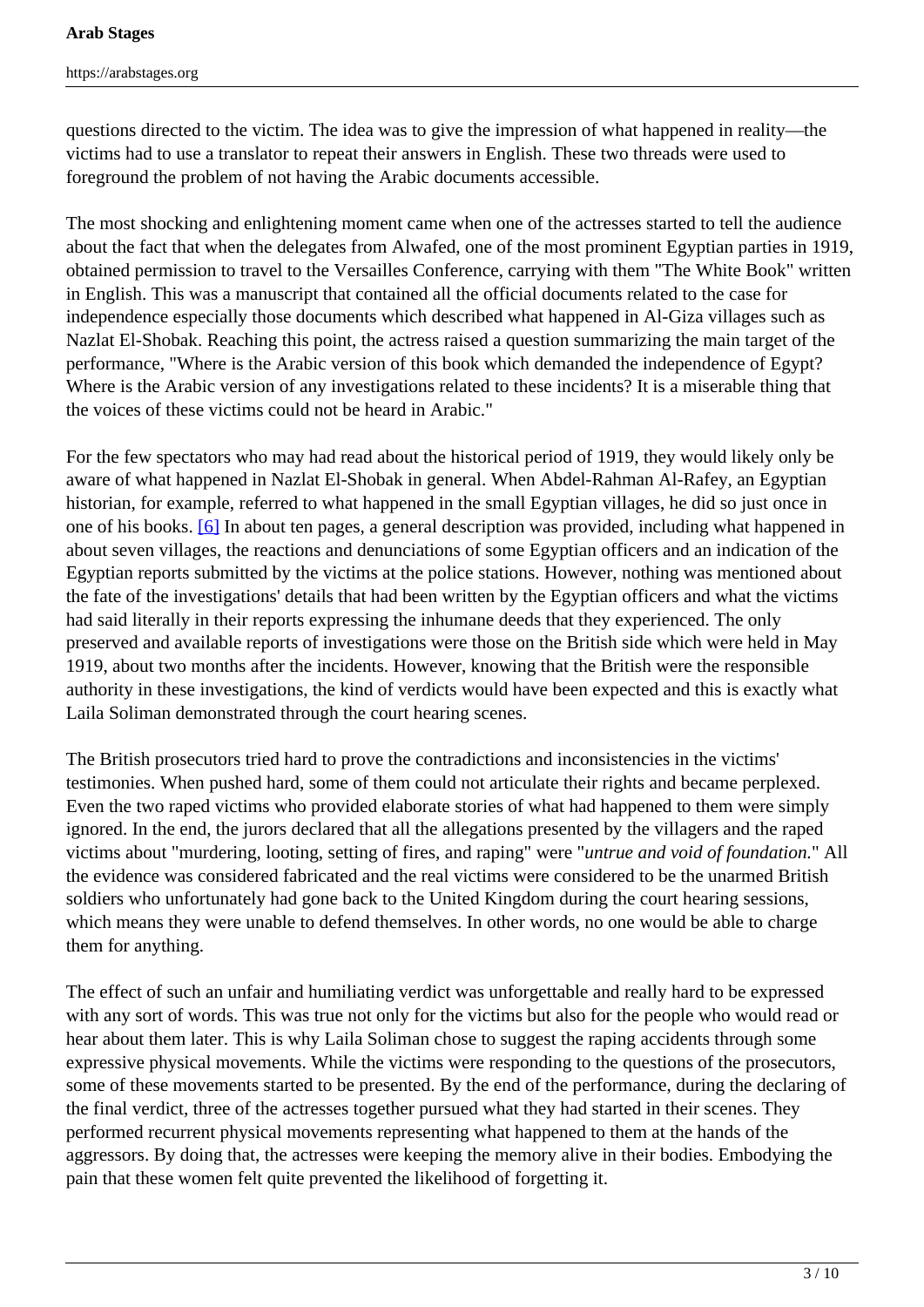#### **Arab Stages**

https://arabstages.org

**An actress**: "*Despite the fact those women exist in another time entirely, I feel like they are here, present with us right now, even if only as rape victims, .... these investigations make them present even though the investigations are horrible, they were there.*"



*ZigZig.* Photo: DCAF Festival.

It is obvious that through the whole performance Laila Soliman was addressing this issue not only from a historical and humanitarian perspective, but also from a feminist point of view. The way she cast the performers confirms this feminist idea. All of them were women, including the violinist. At the very beginning of her piece two of the actresses talked about their feelings towards these investigations saying that:

**Actress 1**: *There's something very personal about these rape investigations* ...

**Actress 2**: *I'd rather not talk about personal matters in public. We're better off talking about things that apply to us all alike*."

Although Soliman and the actresses considered that such a matter belongs to them as women, they still decided to set aside this point and to generalize the case to include all the attending audience. At some points they drew some comparisons between their current position in Egyptian society as women and the women's status in 1919. As a matter of fact, the idea of testifying in a case connected to the "honor issue"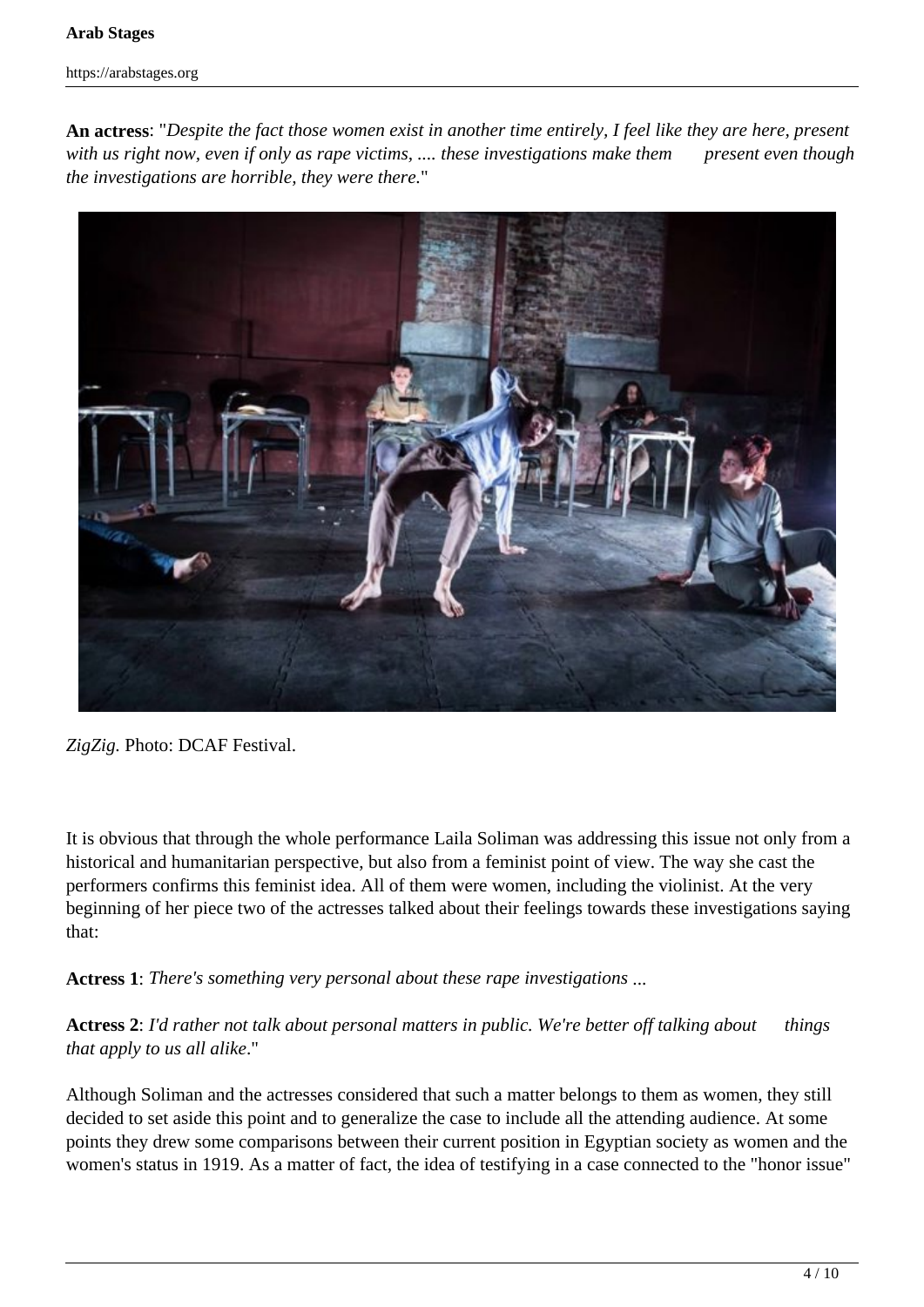and a woman's reputation in 1919, must be considered as an act of great courage that many Egyptian women may lack today. Finally, an English actress<sup>[7]</sup> rendered a song called "I didn't raise my boy to be a soldier"[8] as a sort of comment on the brutal and shameful acts the British soldiers did to the unarmed villagers in general and to the innocent women they had raped in particular. In the lyrics, if a woman had said clearly that "I didn't raise my boy to be a soldier," the other women would not have suffered any sort of pain.

By questioning the boundaries between history, memory and imagination in this theatrical piece, it is obvious that Laila Soliman was attentive to the historical or fact-based background of the incidents she handled in her piece. According to the documents, there were two accounts of the events; the British one which trivializes and denies completely the allegations of the Egyptian villagers and the raped victims, depending on the investigations which were held by British judges in the absence of the soldiers who committed these shameful deeds. The other account came from the Egyptian side, documented briefly in only a few Arabic resources. In her attempts to achieve authenticity Laila Soliman depended on the English transcript of the inquiry hearings as her primary material to a large extent since it was the only available resource.[9] Moreover she presented her findings in English. From a historical or factual perspective, however, she remained committed to presenting the documented materials to a great extent with as little distortion as possible. $[10]$ 

Generally speaking, part of the general aim attributed to documentary theatre, especially tribunal play, is that it represents a sort of counter-fact to those distributed by the ones who are in power,[11] which it does either by criticizing the existing system of justice or by creating *"a historical additional account.*"[12] But when Laila Soliman tried to deconstruct and criticize the final result and the way the hearing sessions had been conducted and proceeded, she was not concerned about doing these things in particular. Her intention in interrupting and commenting on the represented investigations was to create a distance and an estrangement effect. The Brechtian technique was intended to prevent the audience from becoming immersed in the rape case or being preoccupied with the fate of the raped victims. Soliman wanted to awaken them to the whole case. To achieve such an effect, she depended on three things. First interrupting the hearing sessions with the Egyptian alternative narration. Second mocking some of the provocative questions which were directed to the victims after every hearing session. And finally, constantly shifting the roles the actresses were playing.

Adopting such techniques, Soliman sought to focus on the fragile position of the victims, not because of the terrible experience they went through and the bitter courtroom battle that they faced, but because of the absence of any supporting Arabic voice. Soliman wanted the spectators to think about the impact of not having their own history documented and the right to access it freely without restrictions. In order to magnify this case she exploited the fact that no one really knows what the real victims looked like. What was the age of the original heroines/victims? Here the director was obliged to resort to her imagination in order to illustrate their movements, reactions and their facial expressions.[13] At the end she came up with the idea of casting four good-looking young ladies to represent the raped victims. It was a successful directorial decision which evoked public sympathy towards these innocent young ladies. These victims could easily be a member of our families; a mother, a wife, a sister or daughter.

Not being able to defend them, even in a theatrical play, clearly reflects the problem of this case. Denying the people their right to access their historical records and documents is not only a provocative thing, but it also can hinder them from proving their rights. Moreover, the absence/concealing of important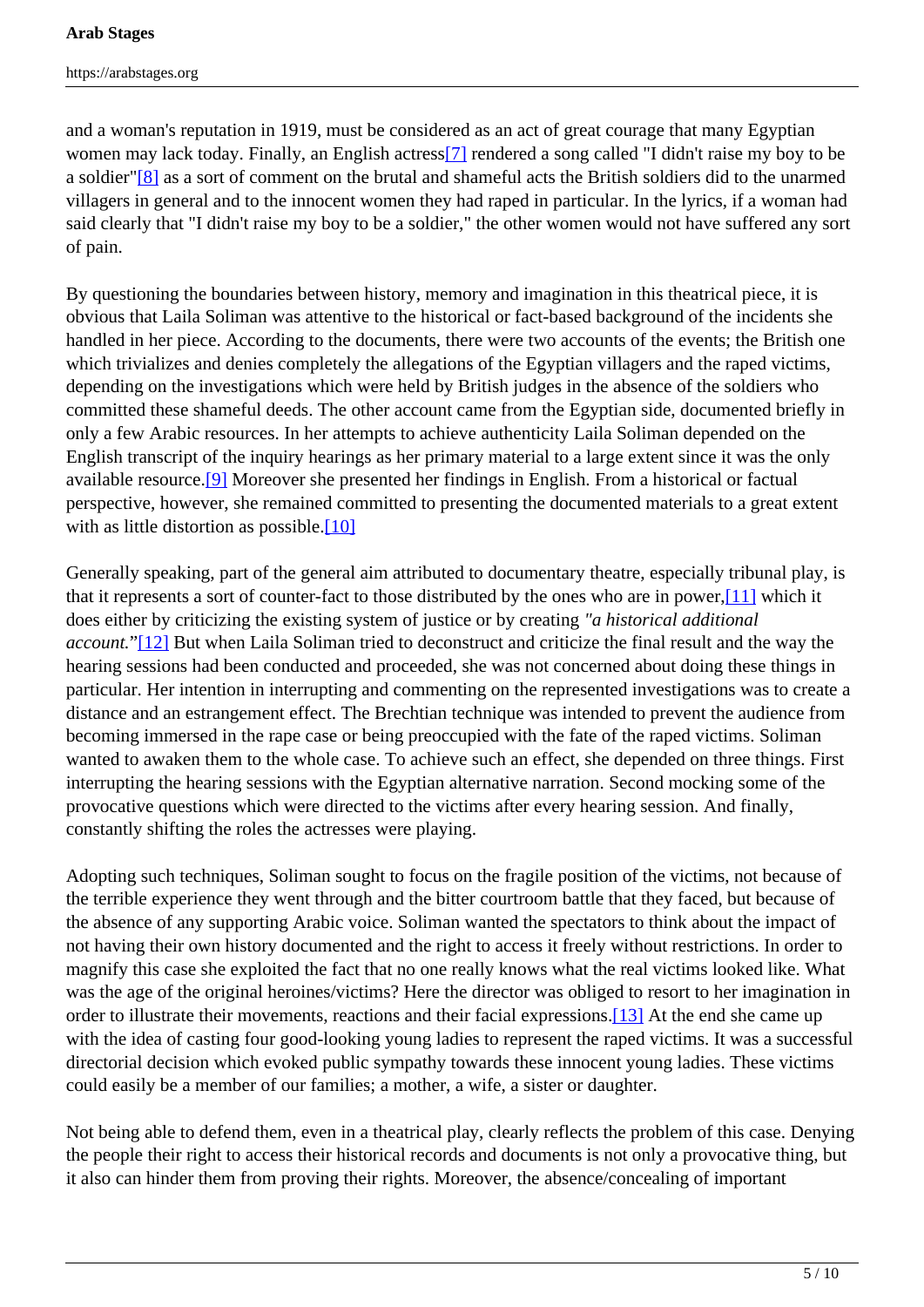documents like this makes the people skeptical about the way that history has been written and the sorts of historical information that they have learned. Perhaps this was the reason Soliman decided to represent the hearing sessions in such a provocative way. The director sought to create a troubling and unforgettable memory. Actually, due to the lack of the Arabic version, what Soliman's performance did was to make a sort of engraving a memory on the minds of those who attended her piece. This is why even when the actresses were commenting on the hearing sessions, by narrating the alternative Egyptian story, they tended to depict physically whatever they were talking about.



*ZigZig.* Photo: DCAF Festival.

For instance, at the beginning of the performance, when one of the actresses started narrating the preliminary incidents which preceded the violent and brutal attack done by the British soldier, the actress sat down on the floor to draw with a white chalk a circle representing the Nazlat El-Shobak village and its broken railways. The director here was trying to make a vivid and unforgettable picture of what had happened. One of the actresses said, "those women are there still with us, as long as these investigations exist in the archives." Thus, by presenting this case/performance the memory of these women will last forever.

# *Conclusion*

It is obvious that Soliman did her best to achieve a so-called *historical* authenticity in that she presented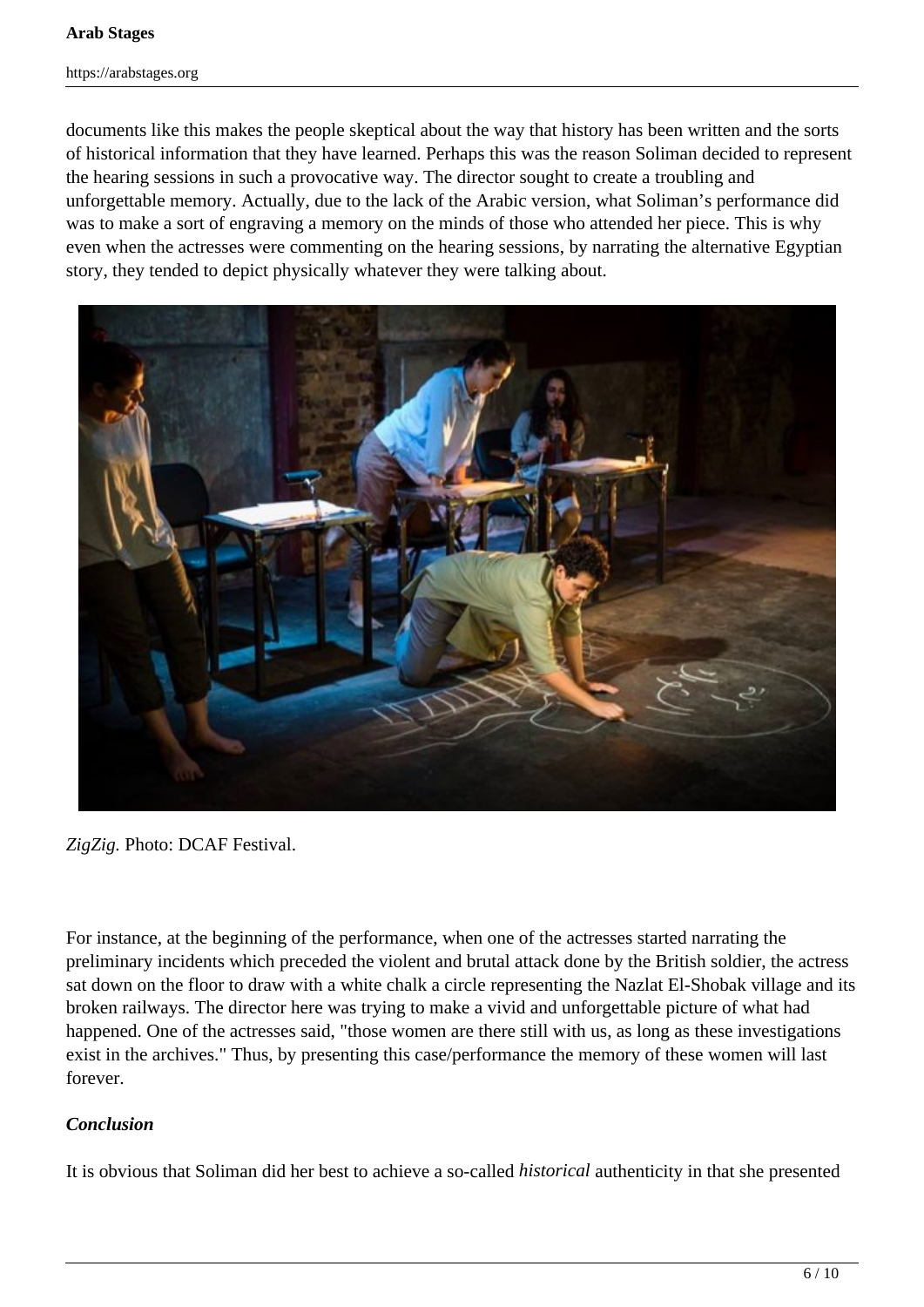most of the play in English despite the fact that such an act could frustrate the audience. Regarding memory, Soliman shaped her piece not only to revive a concealed memory but more importantly, to create an unforgettable new memory in the minds of the spectators. Finally, the aim of the whole piece was to draw the spectators' attention to the consequences of not having the freedom of access to our own historical and administrative documents. Exploiting her right to *imagine* how the victims looked and the way in which the British investigations were conducted, Soilman directed the hearing sessions using Brechtian techniques. She was seeking to give the audience the opportunity to use their critical minds and see with their own eyes what could happen when a nation neglects the importance of having its own documents/voice or denies its people the freedom of access to such information.

The absence of accessible Arabic documents/investigations of this historical period, while the biased British investigations have been released and are available for everyone, deprives these innocent victims from getting their historical and legitimate rights. In their era they could not take their rights from their oppressors, but at least the people then were aware enough of what really happened. What about now after the witnesses have died? Being aware of such a tragedy, Laila Soliman decided to raise this issue before the eyes of the Egyptian audiences and to turn it into a case for public opinion. Having the right of access to information must be considered as a part of the human rights of everybody.

[1] Alas, in Egypt, some archives are restricted and available only for those in certain professions, like journalists. Moreover, the process of applying for permission to have the right to see the documents in these archives can take as much as six months, even if access to the documents is allowed.

[2] Laila Soliman was preparing for her theatrical piece *Hawa ELHorreya* (Whims of Freedom), which was premiered in 2015.

[3] Egypt was under British occupation from 1882 to 1956. In 1914 the Britain declared Egypt under its protectorate to exploit the raw materials possessed by the Egyptians during WWI. The results were very devastating economic conditions, for Egyptian villagers in particular. Then after four years, in 1919, Saad Zaghloul, an Egyptian national leader, and some other Egyptian activists demanded an Egyptian representation at the Versailles Conference to defend Egypt's right to be an independent national state. For that reason, the British arrested and expelled him and his companions to Malta in March 1919. Then Egypt witnessed a nationwide upheaval, the "1919 Revolution." When the Revolution occurred, some of the villagers and activists cut off connections and destroyed the railway stations in some villages. Consequently, the British soldiers decided to give them a lesson not to be forgotten. They entered some small villages in the Al-Giza district in Cairo, perhaps the most famous of them being Nazlat El-Shobak. They set fire to most of these villages, looted them and above all they raped some women.

[4] See what Laila Soliman said in a lecture held in the Centre of Translation studies at the American University in Cairo under the title "Bilingualism on Stage, The case of *Hawa Al-Huriya* (Whims of Freedom)"

[5] Premiered in April 2016 at the DCAF festival, and then staged at Cairo's Jesuit Nahda Centre.

[6] See AbdelRahman AlRafi, "Thawrat 1919: t?r?kh Mis? al-qawm? min sanat 1914 ilá sanat 1921",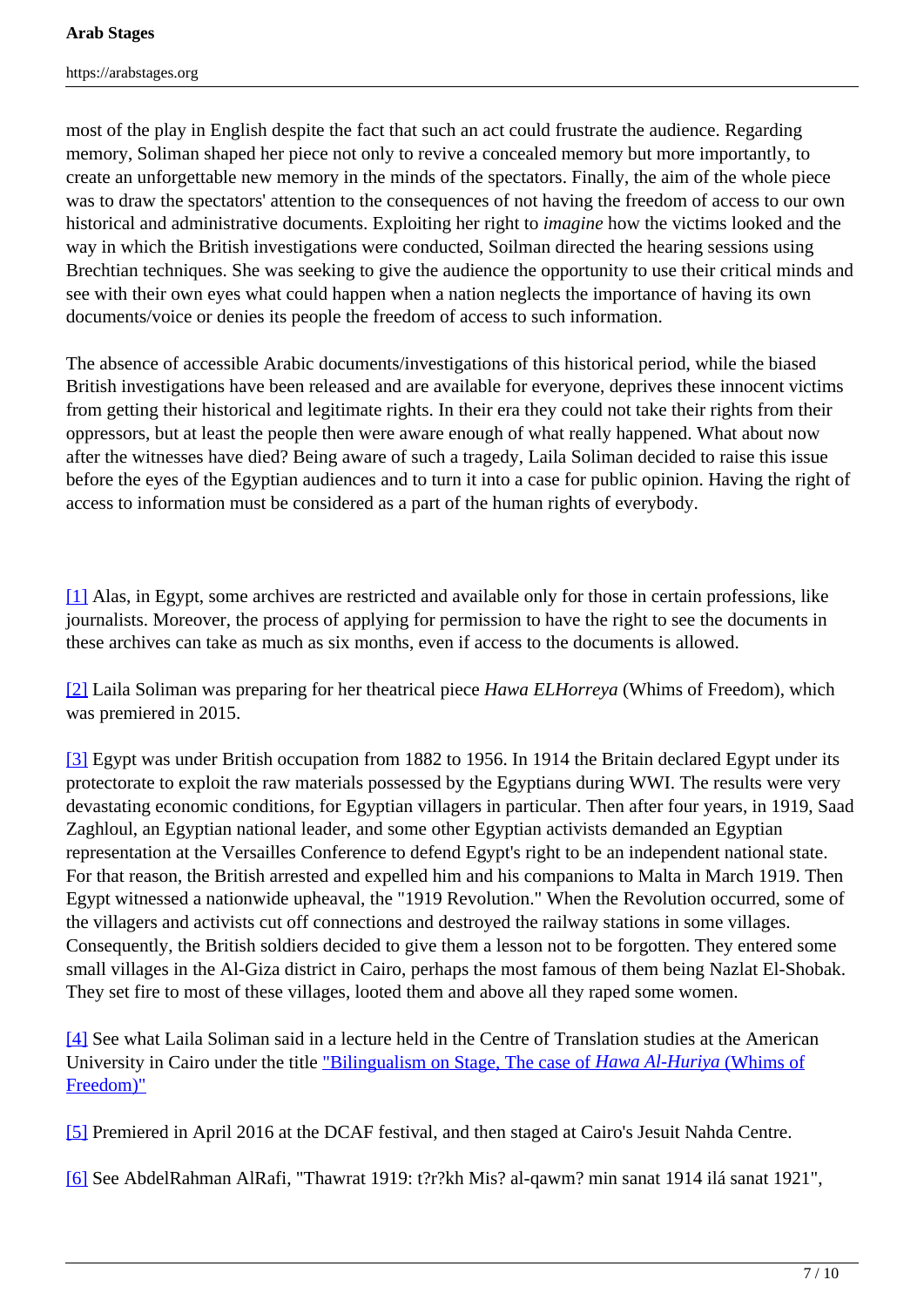(3rd edition) (Cairo, Mu?assasat D?r al-Sha?b, 1968), pp.292-303.

[7] It is worth noting that using an English actress among the cast was to internationalize the case of the Egyptian raped victims. One sentence was repeated in the song saying that "there wouldn't be a war today if mothers all would say I didn't raise my boy to be a soldier".

[8] An American song, was composed in 1915 before the US joined WWI.

[9] At the beginning of the play, one of the actresses emphasized that the file (no. 3713722) they got from the British Foreign Office Archive consisted of 275 pages.

[10] I agree that we cannot describe a documentary play as completely true. For that I said "to a great extent".

See also Stephen Bottoms: "Putting the Document into Documentary: An Unwelcome Corrective?" *TDR,* Vol. 50, No. 3, (Autumn, 2006), p. 60

[11] Clas Zilliacus, "Documentary Drama: Form and Content", *Comparative Drama,* Vol 6, No. 3 (Fall 1972), pp. 223-253

[12] Carol Martin eds, *Dramaturgy of the Real on the World Stage,* New York, Palgrave Macmillan, 2010, p. 22

[13] See Lib Taylor, "Voice, Body and The Transmission of the Real in Documentary Theatre," *Contemporary Theatre Review*, (2013). p. 373

\_\_\_\_\_\_\_\_\_\_\_\_\_\_\_\_\_\_\_\_\_\_\_\_\_\_\_\_\_\_\_\_\_\_\_\_\_\_\_\_\_\_\_\_\_\_\_\_\_\_\_

**Hadia abd el-fattah Ahmed** *is a professor of the Faculty of Arts, Helwan University, Cairo. She has been a visiting scholar at the Segal Center of the City University of New York. She has directed The Bus Stop by Nehad Gad, The Princess is waiting by Salah Abdel-Saboor, The Crucible by Arthur Millar, Al-Kateb Fi Shahr Al-Assal or The Playwright in the Honey moon by Ali Salem, among others. Her study The Role of Women in Developing Theatre Directing in Egypt: A Semiotic Study of Egyptian Women Directors from 1990 until 2009 was published by the University of Helwan and by the Egyptian The Supreme Council of Culture in 2012.*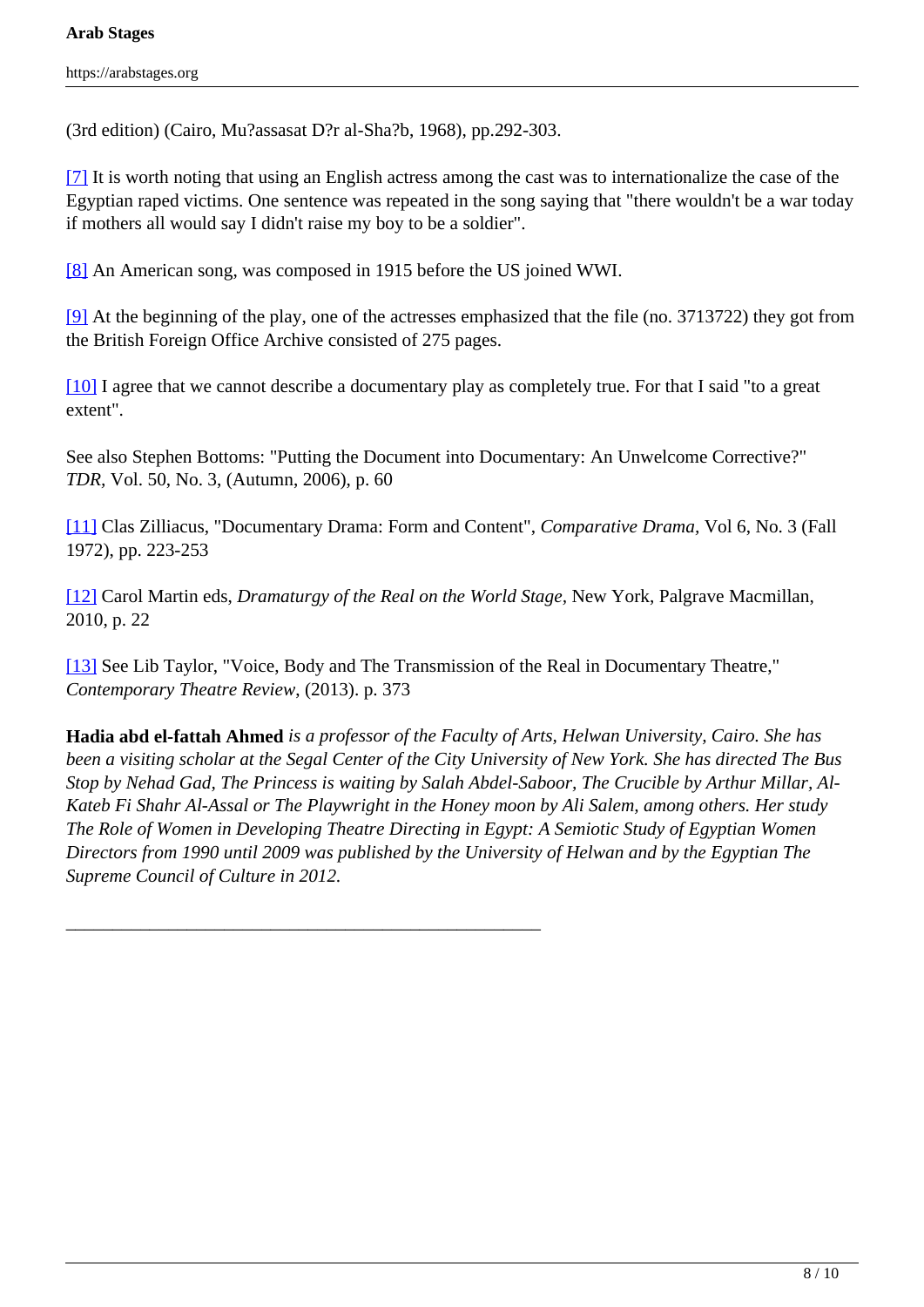

Arab Stages Volume 8 (Spring 2018) ©2018 by Martin E. Segal Theatre Center Publications

**Founders:** Marvin Carlson and Frank Hentschker

**Editor-in-Chief:** Marvin Carlson

**Editorial and Advisory Board:** Fawzia Afzal-Khan, Dina Amin, Khalid Amine, Hazem Azmy, Dalia Basiouny, Katherine Donovan, Masud Hamdan, Sameh Hanna, Rolf C. Hemke, Katherine Hennessey, Areeg Ibrahim, Jamil Khoury, Dominika Laster, Margaret Litvin, Rebekah Maggor, Safi Mahfouz, Robert Myers, Michael Malek Naijar, Hala Nassar, George Potter, Juan Recondo, Nada Saab, Asaad Al-Saleh, Torange Yeghiazarian, Edward Ziter.

**Managing Editor:** Ruijiao Dong

**Assistant Managing Editor:** Alexandra Viteri Arturo

## **Table of Contents**

### **Essays**

- Theatre Elsewhere: The Dialogues of Alterity by Sepideh Shokri Poori
- Contemporary Arab Diasporic Plays and Productions in Europe and the United States by Marvin Carlson
- On *Ajoka*: An Interview and In Memoriam by Fawzia Afzal Khan

## **Reviews**

- A Space to Meet and Share: A Corner in the World Fest 3 from Istanbul by Eylem Ejder
- *The Wind in the Willows* Makes It to KSA by Areeg Ibrahim
- Documentary Theatre in Egypt: Devising a New Play in Cairo by Jillian Campana and Sara Seif
- Boundaries of History, Memory and Invention: Laila Soliman's *ZigZig* in Light of Absence of